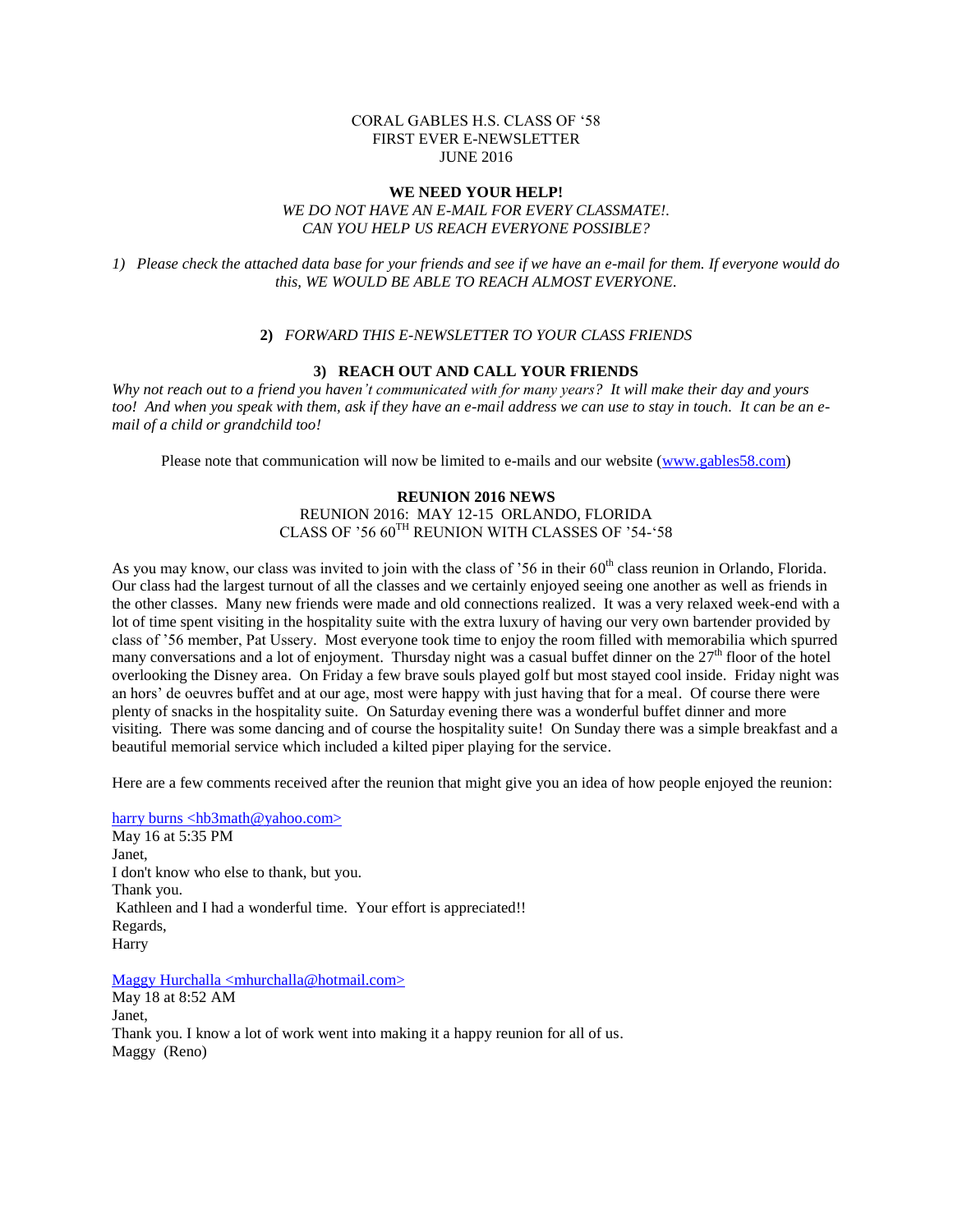[sandmeye@comcast.net](mailto:sandmeye@comcast.net) 

May 18 at 4:17 PM

Janet, I still haven't recovered but I canceled everything till next week. But it was a glorious reunion - nothing to do but sit and talk, it felt like a family reunion. (Pat Shanklin)

[Harriet Faust <Harriet65@cox.net>](mailto:Harriet65@cox.net)  May 25 at 1:18 PM Dear Janet,

I had a wonderful time and you all really did a bang up job with it. I hope someone is giving you a lot of the credit. In the future, if there is one, anything I can do from here, let me know as I am more than willing to help keep up with people or whatever. You may keep the things I brought as they are all mostly copies but thanks for asking me.

Best, Harriet (Schmidt)

[Sherrill Marks <sherrillrae4431@msn.com>](mailto:sherrillrae4431@msn.com) May 25 at 2:04 AM

Hi Janet,

…… at the Reunion I started talking to Gene Vaughn in the hospitality room, and somehow we got to discussing yearbooks. I told him that I had brought my sister, Sandy's CGHS class of 1956 yearbook with me to see if anyone would like to have it since Sandy had died last year. Gene informed me that someone had "taken" his and that if I did not mind, he would love to have Sandy's yearbook. I made arrangements to get it to him before we left the Reunion. Then, I even received a "thank you" note from him yesterday saying how pleased he was that I had given him my sister's yearbook and that he really appreciated it. Nice people!!!!

 The Reunion was so much fun, and it seemed that the time just flew by too quickly. It was wonderful seeing you and so many of our "old" friends. Hopefully, we'll be able to get together again one of these days in the not too distant future.

With love, Sherrill (Rigot)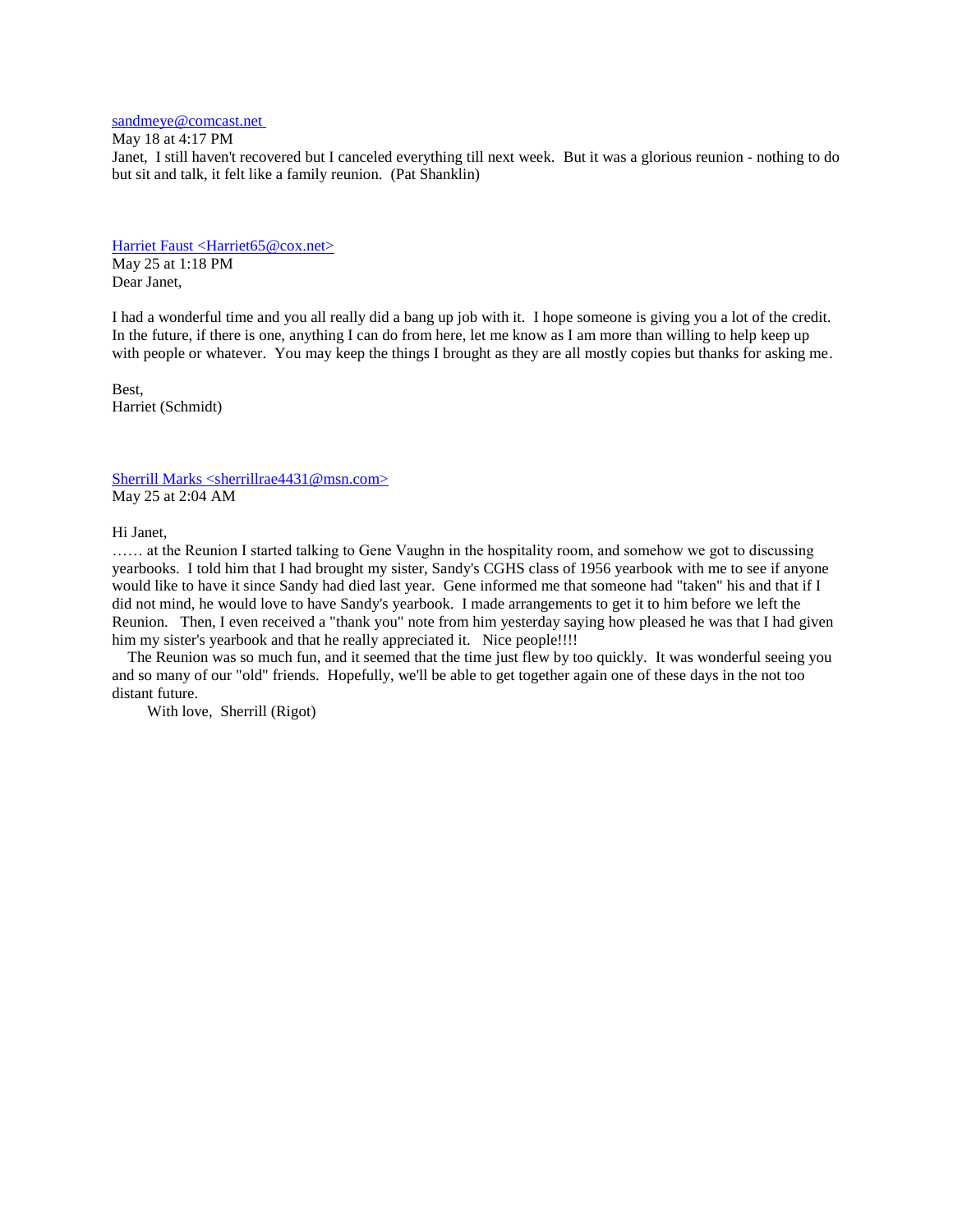## **Class of '58 members who attended:**

Sue Aiken Pat Apeland \* prepared list of deceased for the memorial service, worked at registration table Richard Bagby (David Parslow) Erin Briggs (Jim Kracht) Bonnie Brown (John Seifert '57) Harry Burns (Kathleen) Robert Buzzell (Ely) Tony Clinger (Linda McElhiney '59)\*worked at registration table Ward Cox \* worked at registration table, helped decorate Joe Creel (Beverly) \*reunion photographer Frank Deigaard (Betty) Jean Forbes Joan Forrester\* worked at registration, event check in, helped decorate Don Gentry\* helped with decorations Michael Harrell Marge Hart (Richard Anderson)\* worked at registration table Linda Lee Havenor\*worked at registration table Nancy Ihland Linda Jenkins\*worked at registration table Dan Jones Janet Kilgard\* reunion committee member, coordinator of volunteers for reunion David Kitchin (Sharon)\*worked at registration table Neal Knight Robie Lacy\* worked at registration table as well as did the snail mailing Maryannette Larson\* worked at registration table as well as did snail mailing Ann Lennon Nancy McCarthy Steve McDonald Jim McIwain Lynn McLeod Barbara Nichols\* in charge of all decorations Richard Peck Wayne Peck (Marion)\*reunion photographer Richard Reibman (Joan)\* scripted and presented the memorial service Maggie Reno Sherrill Rigot\*worked at registration table, event check-in, did snail mailing, helped decorate Jack Ross Harriet Schmidt Patricia Shanklin\* reunion committee member, worked at check-in, event check-in and printed class reunion letter and headed the snail mailing Sue Skelton (Jim Tumlinson) Jack Slaton (Mert) Quentin Till Harriett Uhl (Larry McMannus '54) Joan Van Paten (John Hendry '57) Dick Vinal Susan Watson Barbara Williams Linda Ann Williams\*worked at registration Billy Williamson (Wally '59)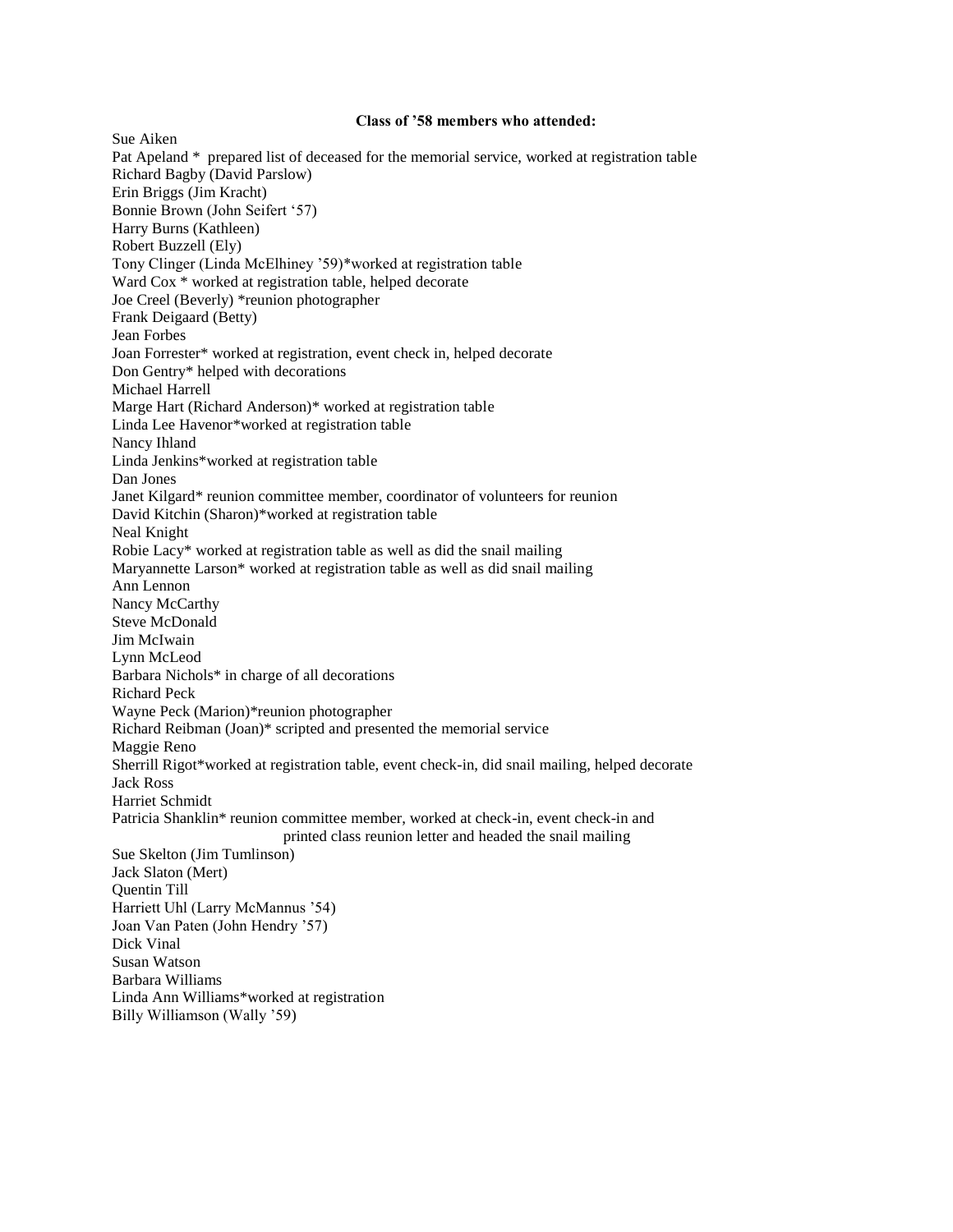#### **Class members who almost attended:**

**James Anson** and Sandy were registered to come and at the last minute couldn't come because there were a couple of deaths in the family.

**Dean DeMello** was also registered to come and at the last minute his doctor said he was not well enough to fly. **Cynthia Hymes** was registered but was still not strong enough to travel after surgery several months before. **Susan Drake** also was registered and cancelled a few weeks before the reunion due to some mobilization problems and knee treatments.

**Jim Herman** was ready to drive over for the day from Vero Beach and began suffering from double vision and didn't feel comfortable driving.

## **Classmates who took time to send regrets:**

Skip Allen, Charlene Altschul, Carl Asbury, Bobby Ball, Carol Baltien, Bill Barnes, Bill Beaver, Bill Beiler, Sally Bloomquist, Peggy Borman, Frank Brown, Alice Cameron, Judy Campbell, Pat Clark, Victor Camoli, Judy Collins, David Crossett, Peggy Dorn, Richard Doster, Romayne Dupras, Sennett Duttenhofer, Clyde Epperson, Marilyn Funderburk, Ava Sue Gordon, Guy Graham, Mary Grandsden, Ross Hamilton, Holly Haynsworth, Connie Hoerner, Sandy Hogue, Harold Humphrey, Doug Jones, Elaine Jones, Ralph Jones, Jack Judge, Kathleen Kelley, Laura Kistler, Bill Krupa, Judy Laesser, Jack Logan, John Martin, Edward Matthews, Joe Maxwell, Tolson Meares, Georgene Miller, Sandi Minear, Charles John Mitchell, Larry Mounts, Tom Nicholson, Vasha Nowakowski, David O'Neil, Betty Overholster, Sally Pagliucca, Gay Peckham, Herb Perez, Joe Perkel, Bill Poe, Bill Phillips, Marta Pripish, Michael Rada, Pat Rethorst, Barbara Rosher, Charlette Schildecker, Peggy Shader, Dale Smith, Patrick Smith, Suzanne Smith, Susan Sprague, Lewis Spratlin, Barry Starnes, Steve Stephens, George Stephens, Bill Studeman, Georgia Sullivan, Tommy Thompson, Linda Thorne, Exie Mae Townsend, Rosita Torruella, Mary Trempelas, Gloria Watts, Marty Weiss, Donna Wilmot, HelenWinter, Joseph Worsley, and Greg Zell.

## **Classmates who responded with a "maybe" but did not register or were unable to attend. You were missed!**

Joe Akerman, Norman Anderson, Gayle Barrett, Jack Blye, Sylvia Book, Betty Case, Joy Cotton, Pat Cox, George Crawford, Richard DeBerry, Sally DeGunther, Ted Feely, Loretta Friedman, Penny Goldman, Ann Hamilton, Diana Howe, Doug Jennings, Jacquie Johnson, John Lisle, David MacHammer, Tommy London Moreau, Ginger Rambo, Mike Renuart, Rudy Rodriquez,Mickey Rogers, Eric Romoser, Judianne Rood, Pat Saunders, Sandy Scherer, Steve Senterfit, Saralee Smith, Mary Stearnes, Muriel Sumerfield, Geri Tonks, Anne Ventulett, Linda Walter, and John Wesley White.

## **THE STATE OF FUTURE CLASS REUNIONS FOR CLASS OF '58**

We have now held our last organized reunion under the wonderful guidance and organization of the class of '56 and Cary Findlay. Even so, *several folk at the recent reunion in Orlando would like to get together again. It was unofficially decided that if someone wants to make a reunion happen that individual would choose a hotel, choose the dates, make a reservation for themselves and then inform us. Those who wish to come would call and make their own reservation for the same hotel for the chosen dates. That way we don't have to guarantee a certain amount of rooms or pay huge deposits on food events. We would just go, find one another in the lobby or by a pool and just enjoy being together. A cruise has also been suggested. Again, no arrangements—just choosing cruise ship and dates. If/when someone steps forward to do this and the information is sent to Janet Kilgard or to Wayne Peck we will make sure notifications are made via e-mail.* 

*We may be getting older and find it isn't as easy to get around, but in our minds we are still kids and we still see one another as young people.*

#### **In a nutshell:**

- #1 Please keep in contact with us
- #2 Notify us of contact changes for yourself and your friends—especially e-mail addresses!
- #3 Send us any news you would like to share with us all.
- #4 Please send us any corrections regarding the information in the database.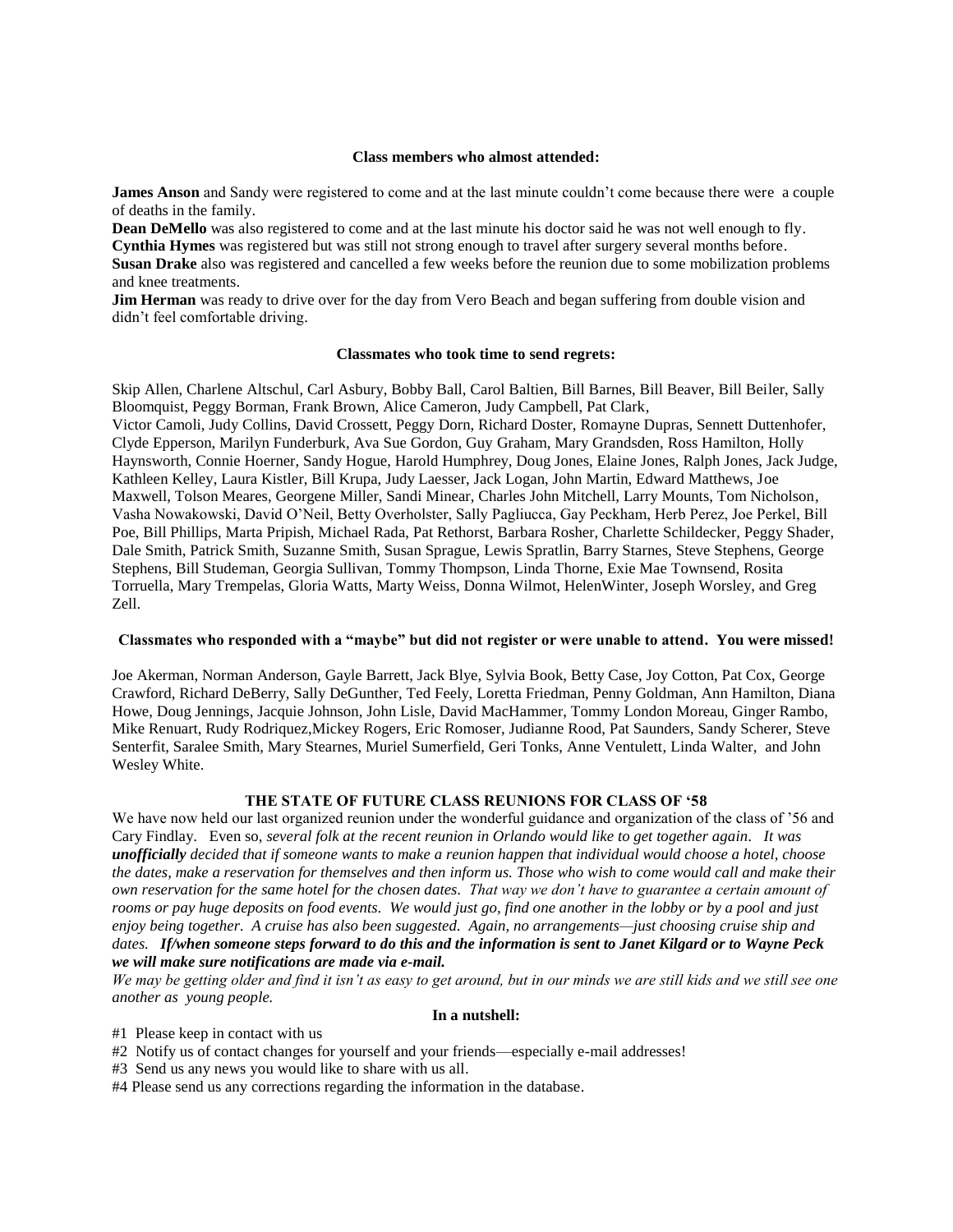Thank you! Janet Kilgard Barbour [barj22@yahoo.com](mailto:barj22@yahoo.com) Wayne Peck [wpeck@msn.com](mailto:wpeck@msn.com)

## **IMPORTANT!**

**Class photos from reunion:** Those who attended the 2016 reunion should have received their class photo in the mail around July 12.

**Snapshots from reunion:** They are posted on our website under "**2016 Reunion**". Enjoy! Class of '58 photo and names of those in the photo are also on the website under "**2016 Reunion Photo & Attendees**".

**Class Database:** Attached is the latest database. We are in the process of updating and correcting the website directory.

**Personal request from Janet—I** have been trying for years to find someone with a photo of our 6<sup>th</sup> grade class at Gables Elementary. My homeroom was with Mrs. Brinson. Anyone out there have a copy?

**Two passings since our reunion:**

**Linda Sue Williams Stiles (1940 - 2016)**



Jul. 31, 1940 - May 4, 2016 Stiles, Linda Sue Williams, 75, of Vestavia Hills, died on Wednesday, May 4th, 2016. Mrs. Stiles was born on July 31st, 1940 in Atlanta, Georgia to James Winfield Williams and Corday Savage Mears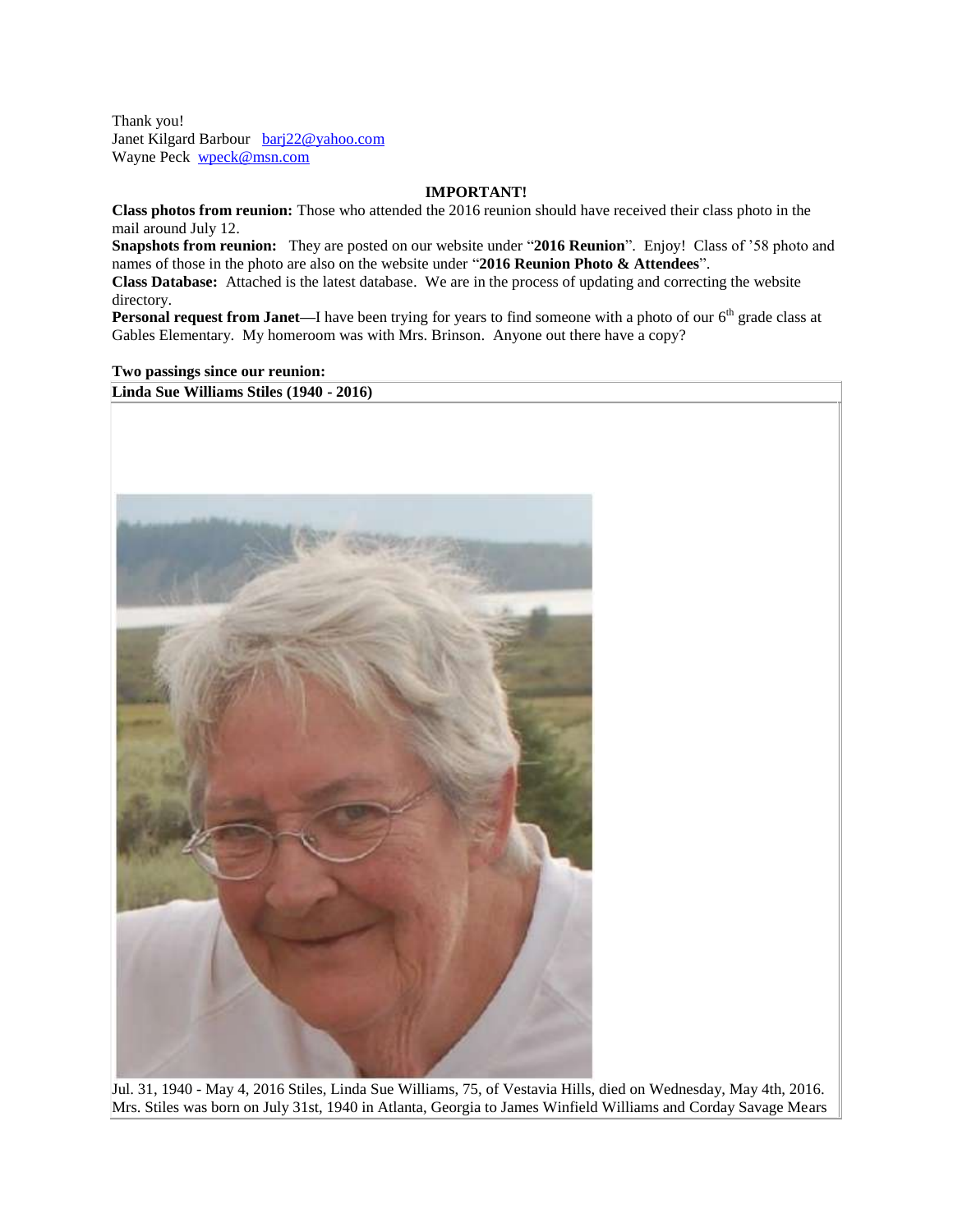Williams. She attended elementary and high school in Coral Gables, Florida. Mrs. Stiles graduated with her Bachelor of Arts from Vanderbilt University in 1962 with a major in English and a minor in Psychology. She started her social work career as a Child Welfare Worker for the Tennessee Department of Public Welfare where she returned as a supervisor after receiving her Master of Science in Social Work from the University of Tennessee in 1968. She then moved into the field of social work education, teaching at the University of Tennessee for one year. She taught at the University of Montevallo for three years and the University of Alabama at Birmingham for two years where she continued to be a Field Practicum Instructor. Mrs. Stiles also taught Mental Health Technology at Jefferson State Junior College for four years. Other social work experiences included: Eastern State Psychiatric Hospital in Knoxville, TN, the Western Mental Health Center, Association for Retarded Citizens, and the Riverchase Dialysis Center. She was a member of the following professional organizations: Academy of Certified Social Workers, Alabama Certified Social Worker, National Association of Senior Companion Program Directors, and the Alabama Association of Retired and Senior Volunteer Programs. From 1988 until her retirement, Mrs. Stiles was employed by Positive Maturity, a United Way agency that works with the elderly, as the Director of the Senior Companion Program. In 1999, she received the Professional Award from the Jefferson County Office of Senior Citizens Services. In 2002, she was inducted as an honorary member of the Alabama Senior Citizens Hall of Fame. Mrs. Stiles loved to be outdoors in nature and enjoyed fishing and hunting with her family. She loved the beach and the mountains. She enjoyed traveling and visited countries on many continents including South America, Europe and Africa. She had a special love and talent for pottery and completed many beautiful pieces in her classes. She will be missed dearly by her family, friends, neighbors, and professional colleagues. She is survived by her husband, Robert Allen Stiles, Ph.D., her son, James Allen Stiles, and her daughter-in-law, Sierra Hulsey Stiles. Other relatives include her sister, Nancy Williams Marlowe, brother-in-law, Mark Vincent Marlowe and nephews, Mark Winfield Marlowe, his wife Laura and their two children, Brett and Cecilia, and Cord Marlowe and his wife Kelly. Visitation will be at Elmwood Chapel from 1 pm to 2 pm on Monday, May 9, 2016. Service will follow at 2 pm. Burial at Forest Crest Cemetery. In lieu of flowers, Mrs. Stiles requested donations be made to the Senior Companion Program at Positive Maturity, Inc. Donations in her honor can be mailed to 3918 Montclair Road, Suite 200 or by phone by contacting Jacob Nance at (205) 803-3211.

Published in The Birmingham News on May 8, 2016

## **Eunice Jean Lyons Sweet (12/22/1940 - 6/21/2016)**

**Obituary** 



SWEET, EUNICE JEAN, aged 75, beloved mother, sister, aunt and grandmother, passed away in Miami, surrounded by her loving family on June 21, 2016. From her birth in Chicago, Illinois, on December 22, 1940, to her passing, she nourished family and friends with kindness, generosity and love. Born to Edward and Eunice Lyons, she was one of seven children, raised in a home filled with love and laughter. Eunice attended Saint Teresa High School and graduated from Coral Gables High School 1958. "Eunie" had a very generous and loving spirit, and enjoyed caring for and helping others, especially her grandchildren. She was always there to offer advice to those in need with love and reassurance that many will miss. Eunice enjoyed traveling, reading and spending time